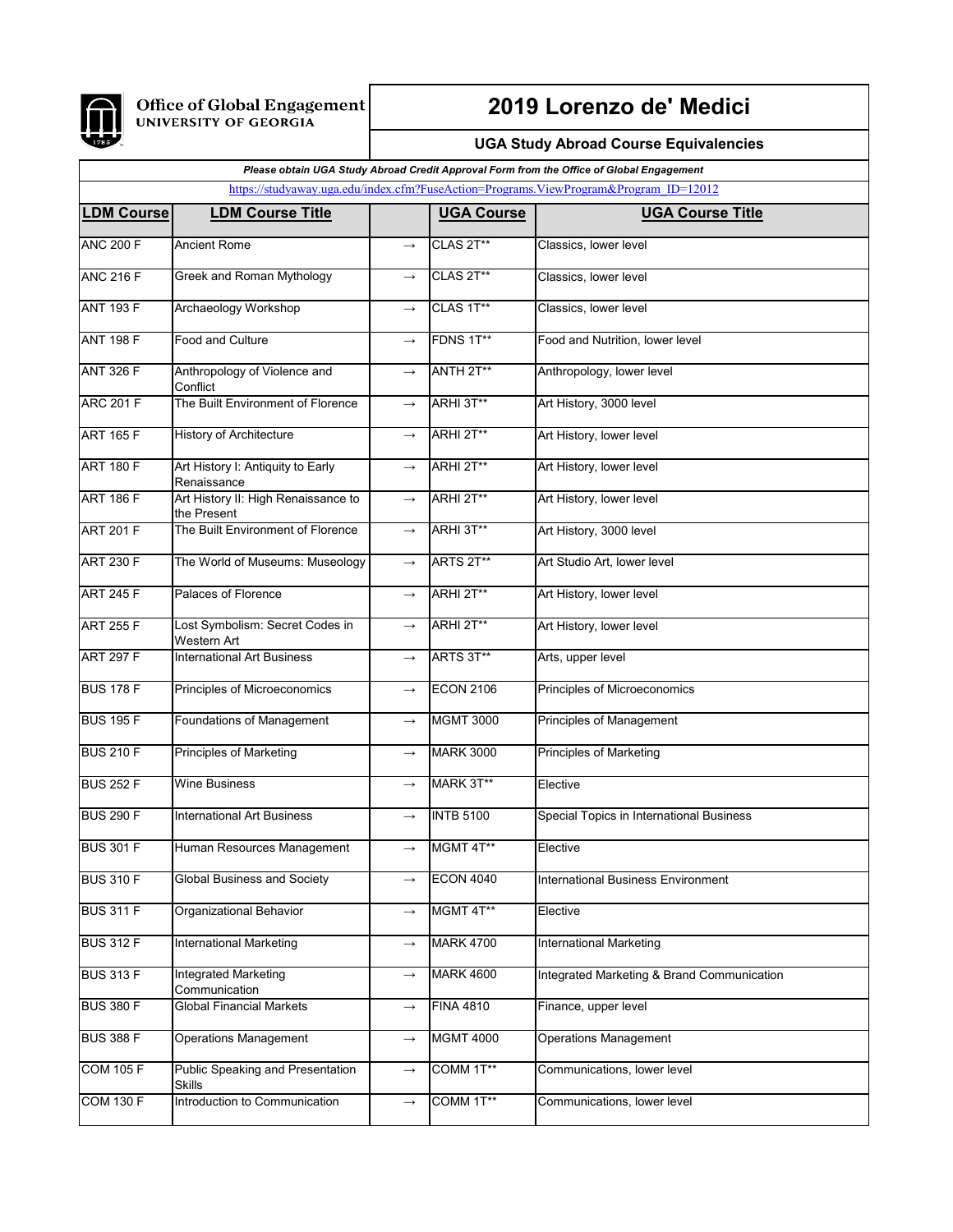| <b>COM 182 F</b> | New Media: Communication in the<br>Digital Age                     | $\longrightarrow$ | $3T**$                             | EMST 3T**, TELE Entertainment and Media Studies, upper level/<br>TELE, upper level |
|------------------|--------------------------------------------------------------------|-------------------|------------------------------------|------------------------------------------------------------------------------------|
| <b>COM 204 F</b> | <b>Advertising Principles</b>                                      | $\longrightarrow$ | MARK 3T**                          | Elective                                                                           |
| <b>COM 232 F</b> | <b>Event Planning</b>                                              | $\longrightarrow$ | ADPR 3T**                          | Advertising & Public Relations, upper level                                        |
| <b>COM 245 F</b> | <b>Media Ethics</b>                                                | $\longrightarrow$ | JOURN 3T**                         | Journalism, upper level                                                            |
| <b>COM 282 F</b> | Sports, Culture, and<br>Communication                              | $\rightarrow$     | SOCI 2T**                          | Sociology, lower level                                                             |
| <b>COM 300 F</b> | <b>Public Relations</b>                                            | $\longrightarrow$ | ADPR 3T**                          | Advertising & Public Relations, upper level                                        |
| <b>COM 305 F</b> | Broadcasting: Italian Culture and<br>Television                    | $\longrightarrow$ | TELE 3T**                          | Telecommunications, upper level                                                    |
| <b>COM 306 F</b> | Intercultural Communication                                        | $\longrightarrow$ | COMM 3T**                          | Speech Communication, upper level                                                  |
| <b>COM 353 F</b> | Sports in Global Cinema and<br>Television                          | $\rightarrow$     | FILM 3T**, COMM<br>3T**, SOCI 3T** | Film Studies, upper level/Sociology, lower level/<br>Communications, upper level   |
| <b>EDU 350 F</b> | Introduction to Multicultural<br>Education                         | $\longrightarrow$ | SOCI 2T**                          | Sociology, lower level                                                             |
| <b>ENV 280 F</b> | Sustainable Food                                                   | $\longrightarrow$ | AESC 2T**                          | Agricultural and Environmental Sciences, lower level                               |
| <b>FAS 100 F</b> | Introduction to the Fashion Industry                               | $\rightarrow$     | TXMI 1T**                          | Textiles, merchandising and interiors, lower level                                 |
| <b>FAS 150 F</b> | <b>Construction Techniques</b>                                     | $\longrightarrow$ | TXMI 2T**                          | TXMI, lower level                                                                  |
| <b>FAS 160 F</b> | <b>Fashion Illustration I</b>                                      | $\longrightarrow$ | ARGD 1T**                          | Art Graphic Design, lower level                                                    |
| <b>FAS 185 F</b> | Anthropology of Fashion and<br>Desirability: Beyond the Catwalk    | $\rightarrow$     | TXMI 2T**                          | Textiles, merchandising and interiors, lower level                                 |
| <b>FAS 215 F</b> | Fashion marketing                                                  | $\longrightarrow$ | TXMI 2T**                          | Textiles, merchandising and interiors, lower level                                 |
| <b>FAS 225 F</b> | <b>Fashion Consumer Behavior</b>                                   | $\rightarrow$     | TXMI 2T**                          | Textiles, merchandising and interiors, lower level                                 |
| <b>FAS 235 F</b> | Visual Merchandising                                               | $\rightarrow$     | TXMI 2T**                          | Textiles, merchandising and interiors, lower level                                 |
| <b>FAS 300 F</b> | <b>Fashion Buying Concepts</b>                                     | $\rightarrow$     | TXMI 2T**                          | Textiles, merchandising and interiors, lower level                                 |
| <b>FAS 305</b>   | History of Italian Fashion                                         | $\longrightarrow$ | TXMI 3T**                          | Textiles, merchandising and interiors, lower level                                 |
| <b>FAS 352 F</b> | <b>Luxury Brand Management</b>                                     | $\longrightarrow$ | ADPR 3T**                          | Advertising & Public Relations, upper level                                        |
| <b>GND 286 F</b> | Women in Religion                                                  | $\longrightarrow$ | RELG 3T**                          | Religion, upper level                                                              |
| <b>GND 302 F</b> | <b>History of Prostitution</b>                                     | $\longrightarrow$ | WMST 3T**                          | Women's studies, upper level                                                       |
| <b>GRA 170 F</b> | Graphic Design                                                     | $\longrightarrow$ | ARGD 1T**                          | Art Graphic Design, lower level                                                    |
| <b>GRA 185 F</b> | <b>Digital Graphic Techniques</b><br>Fundamentals                  | $\longrightarrow$ | ARGD 1T**                          | Art Graphic Design, lower level                                                    |
| <b>GRA 190 F</b> | <b>Foundations of Visual</b><br>Communication                      | $\longrightarrow$ | ARGD 2T**                          | Art Graphic Design, lower level                                                    |
| <b>HIS 150 F</b> | The Making of Modern Europe from<br>Antiquity to French Revolution | $\rightarrow$     | HIST 1T**                          | History, lower level                                                               |
| <b>HIS 200 F</b> | Ancient Rome                                                       | $\longrightarrow$ | HIST 2T**/HIST<br>$3T**$           | History, lower level/upper level                                                   |
| <b>HIS 235 F</b> | The Holocaust: Jewish and<br>Christian Responses                   | $\longrightarrow$ | HIST 4T**                          | History, upper level                                                               |
| <b>HIS 250</b>   | The Quarters of Florence: History<br>and Culture                   | $\longrightarrow$ | HIST 2T**                          | History, lower level                                                               |
| <b>HIS 300 F</b> | Italian Renaissance Civilization and<br>Culture                    | $\longrightarrow$ | HIST 3T**                          | History, upper level                                                               |
| <b>ITL 101 F</b> | 3-Hour Italian Language<br>Elementary 1                            | $\longrightarrow$ | ITAL 1T**                          | Italian, lower level                                                               |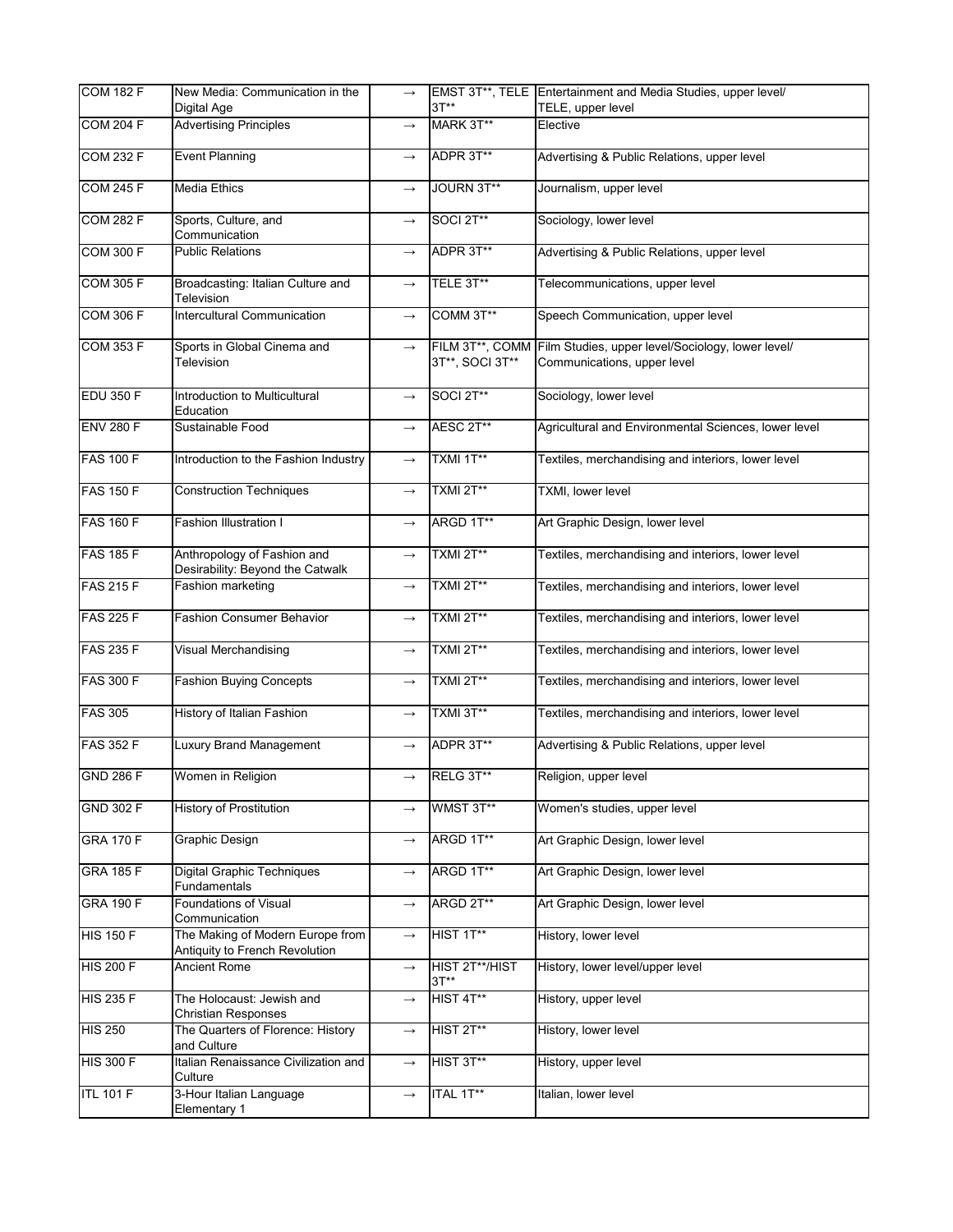| <b>ITL 102 F</b> | 3-Hour Italian Language<br>Elementary 2                                  | $\longrightarrow$ | <b>ITAL 1002</b>          | Elementary Italian                                                                 |
|------------------|--------------------------------------------------------------------------|-------------------|---------------------------|------------------------------------------------------------------------------------|
| <b>ITL 122 F</b> | 6-Hour Italian Language                                                  | $\rightarrow$     | <b>ITAL 1003</b>          | Elementary Intensive Italian                                                       |
| <b>ITL 201 F</b> | Elementary 1 and 2<br>3-Hour Italian Language                            | $\longrightarrow$ | <b>ITAL 2001</b>          | Intermediate Italian                                                               |
| <b>JWY 180 F</b> | Intermediate 1<br>Jewelry Making 1                                       | $\rightarrow$     | ARST 2T**                 | Art Studio Art, lower level                                                        |
|                  |                                                                          |                   |                           |                                                                                    |
| <b>LIT 220 F</b> | <b>Italian Crime Fiction</b>                                             | $\rightarrow$     | CMLT 3T**                 | Comparative Literature, upper level                                                |
| <b>LIT 275 F</b> | Florence in the Literary Imagination                                     | $\longrightarrow$ | CMLT 2T**                 | Comparative Literature, lower level                                                |
| <b>LIT 306 F</b> | The Age of Heroes: The Iliad, the<br>Odyssey, the Aeneid,                | $\rightarrow$     | CMLT 3T**                 | Comparative Literature, upper level                                                |
| <b>LIT 350 F</b> | Italian Grand Tour: Italy through the<br>Eyes of Famous Travelers        | $\longrightarrow$ | CMLT 3T**                 | Comparative Literature, upper level                                                |
| <b>MAS 210 F</b> | Digital Filmmaking I                                                     | $\rightarrow$     | FILM 2T**                 | Film, lower level                                                                  |
| <b>MAS 215 F</b> | Understanding Movies: Theory and<br>Practice                             | $\longrightarrow$ | FILM 3T**                 | Film, upper level                                                                  |
| <b>MAS 284 F</b> | <b>Italian Cinema and Society</b>                                        | $\longrightarrow$ | FILM 3T**                 | Film, upper level                                                                  |
| <b>NUH 160 F</b> | Italian Regional Food in Cultural<br>Perspective                         | $\rightarrow$     | FDNS 1T**                 | Food and Nutrition, lower level                                                    |
| <b>NUH 170 F</b> | Wine and Culture I: Wines of Italy                                       | $\longrightarrow$ | FDNS 1T**                 | Food and Nutrition, lower level                                                    |
| <b>NUH 220 F</b> | <b>Current Trends in Italian Cuisine</b>                                 | $\rightarrow$     | FDNS 2T**                 | Food and Nutrition, lower level                                                    |
| <b>NUH 240 F</b> | Topics in Nutrition: Italian Style<br>Cooking                            | $\longrightarrow$ | FDNS 2T**                 | Food and Nutrition, lower level                                                    |
| <b>NUH 249 F</b> | The Science of Food, Health, and<br>Well-Being                           | $\longrightarrow$ | 4050                      | FDNS 2T**, FDNS Food and Nutrition, lower level/<br>Optimal Nutrition, lower level |
| <b>NUH 250 F</b> | Italian Cuisine: History and Practice                                    | $\rightarrow$     | FDNS 2T**                 | Food and Nutrition Science, lower level                                            |
| <b>NUH 264 F</b> | Co(ok)quinarius: Ancient Sources<br>of Italian Cuisine                   | $\longrightarrow$ | FDNS 2T**                 | Food and Nutrition, lower level                                                    |
| <b>PDM 130 F</b> | Principles of Drawing and<br>Composition                                 | $\longrightarrow$ | ARST 1T**                 | Art Studio Art                                                                     |
| <b>PDM 140 F</b> | <b>Foundation Oil Painting</b>                                           | $\longrightarrow$ | ARST 2T**                 | Art Studio Art, lower level                                                        |
| <b>PDM 150 F</b> | <b>Expanding Creativity</b>                                              | $\longrightarrow$ | ARST 2T**                 | Art Studio Art, lower level                                                        |
| <b>PDM 183 F</b> | Florence Sketchbook - Beginning                                          | $\rightarrow$     | ARST 1T**                 | Art Studio Art, lower level                                                        |
| <b>PDM 270 F</b> | <b>Intermediate Painting</b>                                             | $\longrightarrow$ | ARST 2T**                 | Art Studio Art, lower level                                                        |
| <b>PER 150 F</b> | <b>Expanding Creativity</b>                                              | $\rightarrow$     | ARST 2T**                 | Art Studio Art, lower level                                                        |
| <b>PER 242 F</b> | Intermediate Modern Dance                                                | $\longrightarrow$ | DANC 3T**                 | Dance, upper level                                                                 |
| <b>PER 292 F</b> | Italian Culture through Music                                            | $\longrightarrow$ | MUSI 2T**                 | Music, lower level                                                                 |
| <b>PHI 185 F</b> | Introduction to Western Philosophy:<br>Ancient and Early Modern Thinkers | $\longrightarrow$ | PHIL 2010, PHIL<br>$2T**$ | Introduction to Philosophy, lower level                                            |
| <b>PHO 130 F</b> | Introduction to Digital Photography                                      | $\longrightarrow$ | ARST 1T**                 | Art Studio Art, lower level                                                        |
| <b>PHO 150 F</b> | <b>Expanding Creativity</b>                                              | $\rightarrow$     | ARST 2T**                 | Art Studio Art, lower level                                                        |
| <b>POL 250 F</b> | Globalization to Social Change                                           | $\longrightarrow$ | INTL 3T**                 | International Affairs, upper level                                                 |
| <b>POL 288 F</b> | <b>International Politics</b>                                            | $\longrightarrow$ | INTL 3T**                 | International Affairs, upper level                                                 |
| <b>POL 292 F</b> | International Conflict Resolution                                        | $\rightarrow$     | INTL 3T**                 | International Affairs, upper level                                                 |
| <b>POL 315 F</b> | <b>International Law</b>                                                 | $\longrightarrow$ | INTL 3T**                 | International Affairs, upper level                                                 |